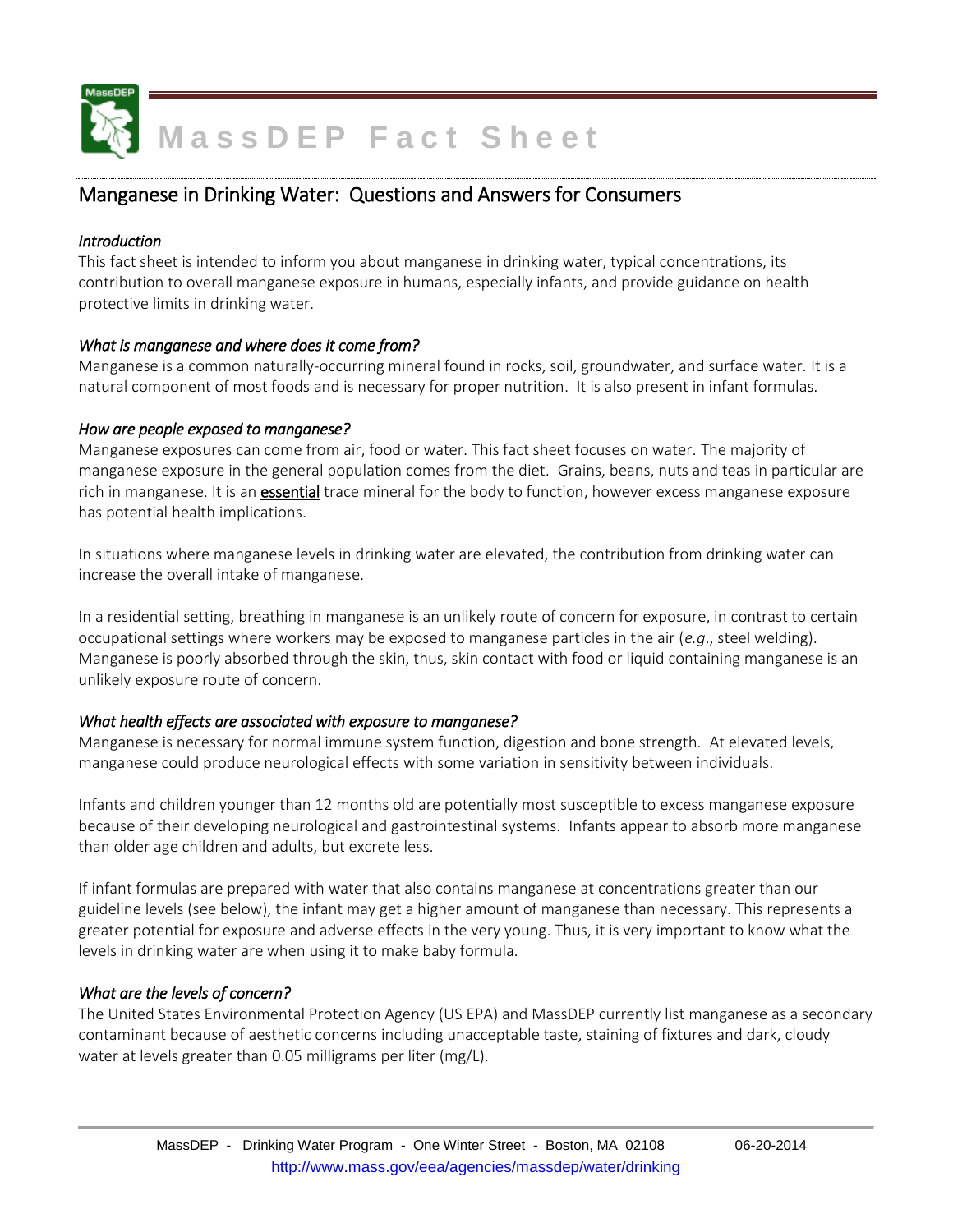MassDEP recommends that infants up to 1 year of age should not be given water with manganese concentrations greater than 0.3 mg/L for more than a total of 10-days in a year, nor should the water be used to make formula for more than a total of 10-days in a year.

The recommended water concentration limit for lifetime exposures to manganese is 0.3 mg/L. People may also want to limit consumption of waters containing greater than 1 mg manganese/L. See the MassDEP Advisory at: <http://www.mass.gov/eea/docs/dep/water/drinking/alpha/i-thru-z/mangorsg.pdf> . Individual requirements for, as well as adverse effects from manganese can be highly variable. The general population water concentration exposure limits of 0.3 and 1 mg/L have been set based upon typical daily dietary manganese intake levels not known to be associated with adverse health effects. This does not imply that intakes above these levels will necessarily cause health problems. As a precaution, the general population should consider limiting their consumption of drinking water with high levels of manganese to decrease their exposures and to decrease the possibility of adverse neurological effects.

## *Should I be concerned if I am pregnant or am breastfeeding my child if the manganese levels are above 0.3 mg/L?*

No. There is no correlation between manganese levels in water and manganese levels in breast milk and hence, if you are healthy and breastfeeding you should continue to do so. If you are pregnant, have significant health issues and/or are concerned, you should talk to your health care provider and bring a copy of this fact sheet with you.

## *How does manganese get into my drinking water?*

Water that is used as a source of drinking water invariably has some natural manganese in it. In addition, minerals such as manganese can settle out and build up as fine sediment in water pipes as water flows through the distribution system of water mains to your tap. When there is a disturbance in the system, such as a water main break, use of fire hydrants, or a flushing operation to clean the pipes, sediment may get stirred up and drawn into home plumbing. This water may temporarily have higher than normal levels of manganese and may appear visibly discolored.

## *Can I cook with the water?*

You may reduce your potential exposure to manganese by limiting use of this water and substituting bottled water or water from another low manganese source for preparing dried foods (e.g., pasta, rice, hot oatmeal, etc.) that absorb considerable water and for soups made with added water.

## *Can I brush my teeth with the water?*

Yes. You are unlikely to ingest enough manganese to be of concern.

## *Can I bathe, shower or wash my hands with the water? Can I bathe my infant in this water?*

Yes. Manganese is poorly absorbed through the skin.

## *Can I use it to wash dishes?*

Yes.

## *Can I use ice made with the water?*

Occasional use of ice for use in drinks represents only a fraction of water consumed daily and will not greatly increase your manganese intake. If you use ice frequently in drinks and your water has high manganese concentrations, you may choose to use bottled water or water from another low manganese source to make ice or you may just purchase ice.

## *I have already been using the water for some time for cooking, making ice and drinks. Should I be concerned? Is this something I should go to the doctor about?*

See answers to concerns about these uses above. If you have still have concerns or have significant health issues,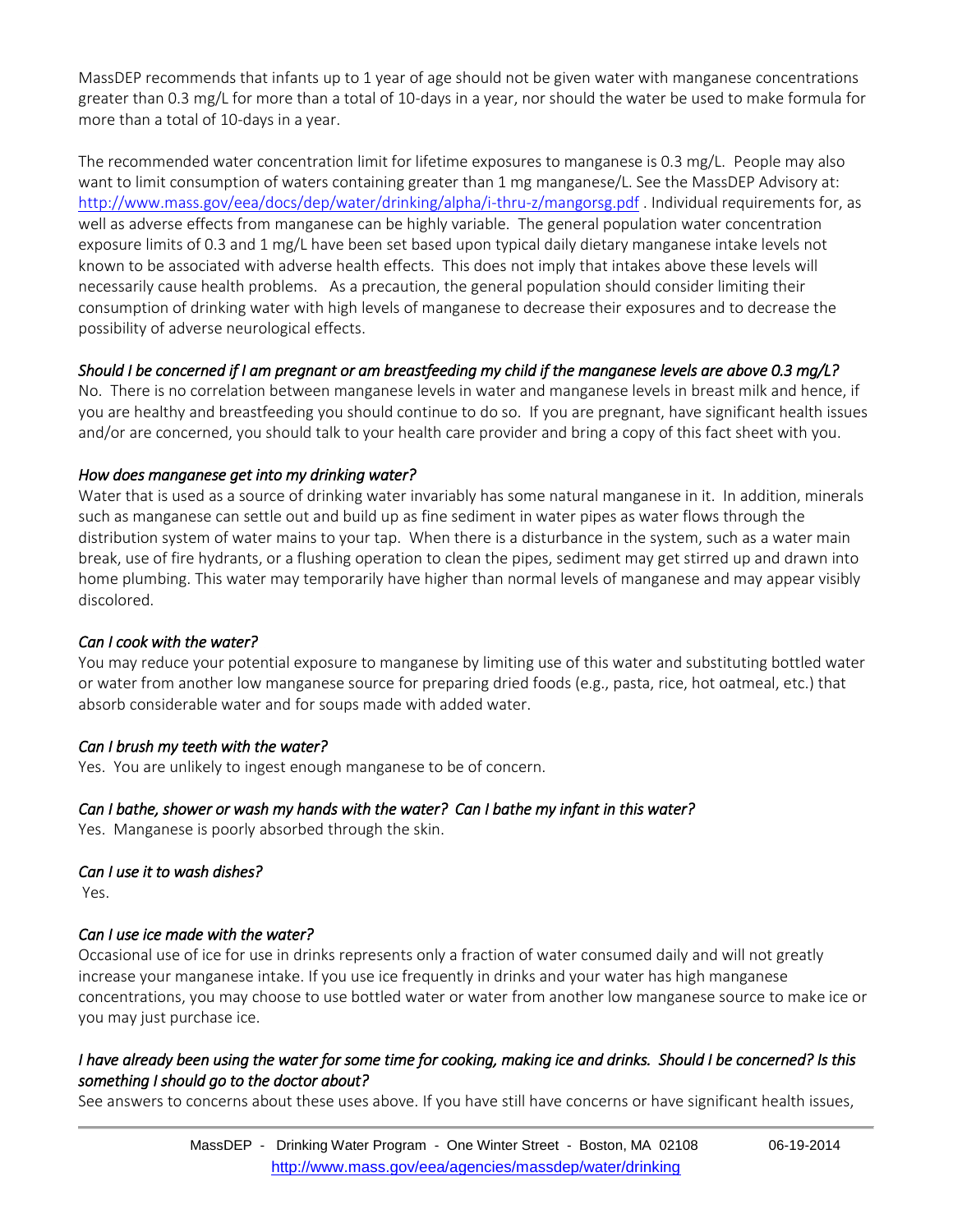you should talk to your [health](file://///Dph-nas/dph3/Center%20for%20Environmental%20Health/Bureau%20for%20Environmental%20Health/Programs/Toxicology/Chem-specific/Manganese/DEP%20Drafts%20and%20Info/June%202014/health) care provider. When you meet with them, provide a copy of your manganese sampling results and this fact sheet.

## *I have used this water to make formula for my baby. Should I be concerned? Is this something I should go to the doctor about?*

If you have concerns, you should speak to your health care provider. When you meet with them, provide a copy of your manganese sampling results and this fact sheet.

## *Can I give the water to my pets?*

No information is available on the effect of elevated manganese in drinking water on pets.

## *How can I find out about manganese in my water?*

If you get your water from a public water system you should contact them for this information. For a contact list for all public water systems in the Commonwealth you may visit:

<http://www.mass.gov/eea/agencies/massdep/water/drinking/health-and-safety.html#4> then under "Contacts" click on "MA Public Water Supplier Contacts Sorted By Towns".

For private well owners, MassDEP recommends that a baseline sample be taken to determine the manganese concentration in their well water. Thereafter, the well owner should follow the: "Private Wells - Testing Parameters and Frequency Guidelines", which can be found on the MassDEP website <http://www.mass.gov/eea/agencies/massdep/water/drinking/private-wells.html>. First click on "Water Quality and Testing", and then scroll down to "Private Wells –Testing Parameters and Frequency Guidelines".

## *What options are available when manganese in drinking water is elevated?*

- You may use:
	- $\checkmark$  Bottled water. Bottled water sold in Massachusetts must meet all federal drinking water quality standards and if originating in Massachusetts must also meet state drinking water quality requirements. For manganese, the recognized standard is 0.05 mg manganese/L.
	- $\checkmark$  Water from another MassDEP approved public water system that does not have elevated levels of manganese.
	- $\checkmark$  A water pitcher filter or a home water filter unit that is capable of removing dissolved metals (using a water softener employing cation exchange technology or reverse osmosis; activated carbon units alone have poor manganese removal capabilities). For more information on these types of filter units please visit National Sanitation Foundation (NSF) at NSF Consumer Information [\(http://info.nsf.org/Certified/DWTU/](http://info.nsf.org/Certified/DWTU/) ) or call 1-800-673-8010 or visit MassDEP's website [\(http://www.mass.gov/eea/agencies/massdep/water/drinking/health-and-safety.html#3\)](http://www.mass.gov/eea/agencies/massdep/water/drinking/health-and-safety.html#3) for Consumer Information on home water treatment .
- Do not:
	- $\emptyset$  boil the water as boiling will not destroy manganese. If boiled too long, the manganese will be concentrated in the water.
	- $\oslash$  freeze or try to filter the water through paper filters to remove manganese as neither will reduce its concentrations.
	- $\heartsuit$  try to reduce manganese concentrations by letting the water stand overnight since it is not volatile but stays in the water

Please note: Only a Massachusetts state certified laboratory or another party who complies with Massachusetts General Law Chapter 111, Section 160D should test your water for manganese. <http://www.mass.gov/eea/agencies/massdep/water/drinking/certified-laboratories.html>